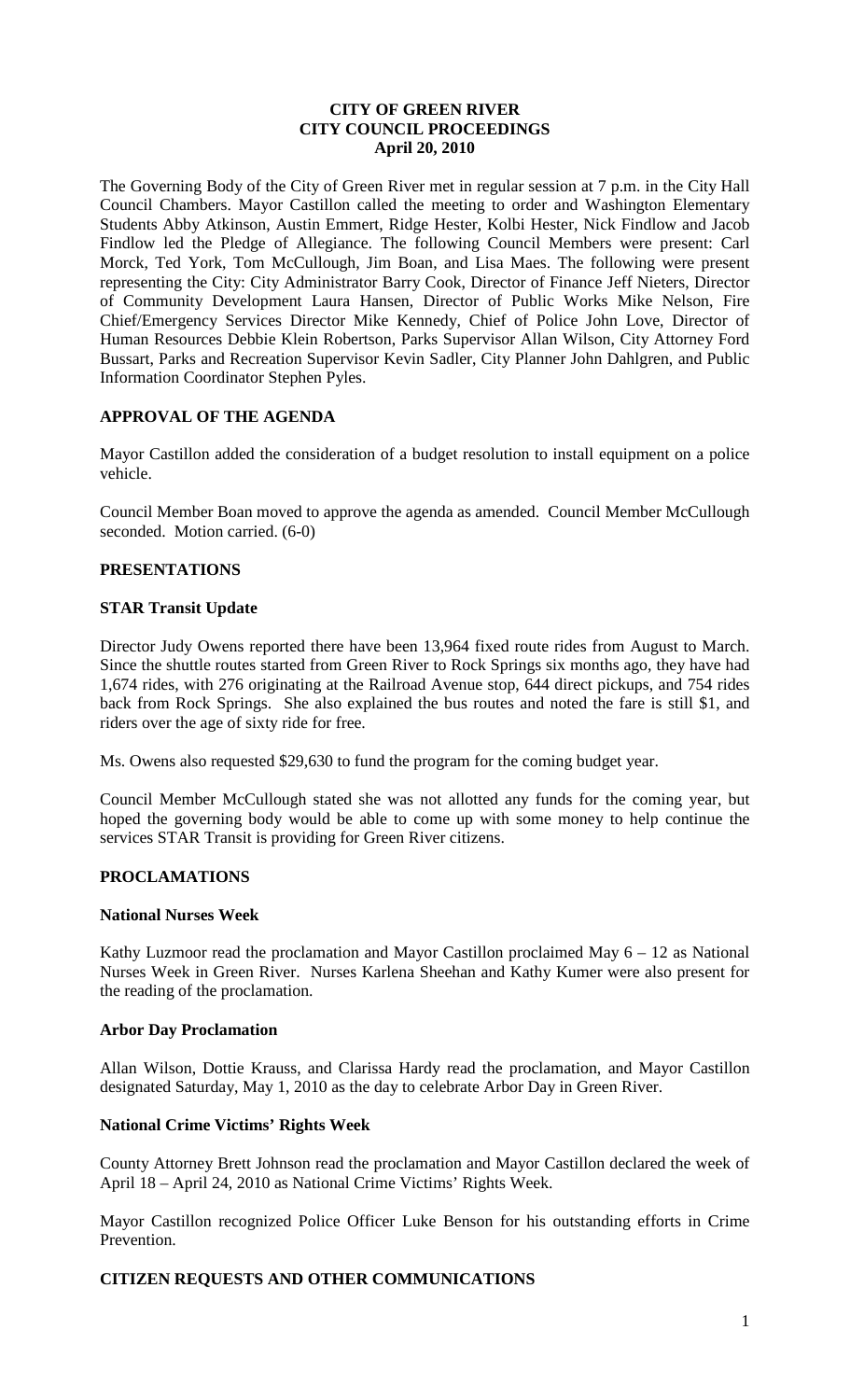Harry Holler noted there were six Green River students attending the American Legion's Boys and Girls State, four boys and two girls. He thanked the Embassy and Ponderosa, and the other businesses and private citizens who have made contributions to the Boy's and Girl's State program.

He also asked for donations of computers, the citizens weren't using, for use by families who have servicemen and women serving in the Middle East. If they will call him, he will pick them up.

## **PUBLIC HEARINGS**

### **Modifications to Chapter 7 of Appendix B of the Green River Code of Ordinances to include the Design Overlay District**

Mayor Castillon opened the hearing at 7:30 p.m.

Laura Hansen noted they are taking the general design guidelines under the jurisdiction of the Urban Renewal Agency and moving them under the zoning ordinance, creating zoning overlay districts that will go through the zoning process rather than the Urban Renewal Agency.

There were no other comments or concerns presented. The Mayor closed the hearing at 7:31 p.m.

## **Modifications to the Official Zoning Map**

Mayor Castillon opened the hearing at 7:31 p.m.

Laura Hansen noted the changes add the overlay districts to the zoning map.

There were no other comments or concerns presented. The Mayor closed the hearing at 7:32 p.m.

### **ORDINANCES**

### **Sweetwater Television Franchise Agreement Renewal**

**10-02:** An ordinance amending Subsections Sections A, B, E, F, I, and R of Section 1 of Green River Ordinance No. 90-9, and Sections A, B, E, F, I, and R of Article I, Appendix D 'Franchise" of the Green River Code of Ordinances, City of Green River, State of Wyoming, to increase the indemnification requirements, to extend the term of said ordinance, which granted to Sweetwater Television Company, its successor and assigns, a non-exclusive right and franchise to install, maintain, and operate in, over, under and upon the present and future streets, alleys, public grounds and ways of the City of Green River, Sweetwater County, Wyoming lines and equipment necessary to provide cable television signals, for the purpose of providing cable television, internet, telephone, and other related services to the City of Green River, the inhabitants thereof, and others, and to provide for an effective date.

Responding to a question from Mayor Castillon, Mr. Bussart stated after the second reading of the ordinance the city had been contacted by a representative of Wyoming.com. They requested an amendment that would require Sweetwater Television to provide advertising access on the cable television advertising channel for Wyoming.com. Mr. Bussart contacted a cable television communications lawyer, in Washington, D.C., who advised him amending the ordinance would violate the Federal Cable Act, Federal Communications Act, and the United States Code. So, based on that opinion, Mr. Bussart's recommendation is the governing body not honor the requested amendment to the ordinance by Wyoming.com.

Council Member McCullough moved to approve the ordinance on third reading. Council Member Boan seconded. Motion carried. (6-0)

### **Repeal of Chapter 26 of the Green River Code of Ordinances**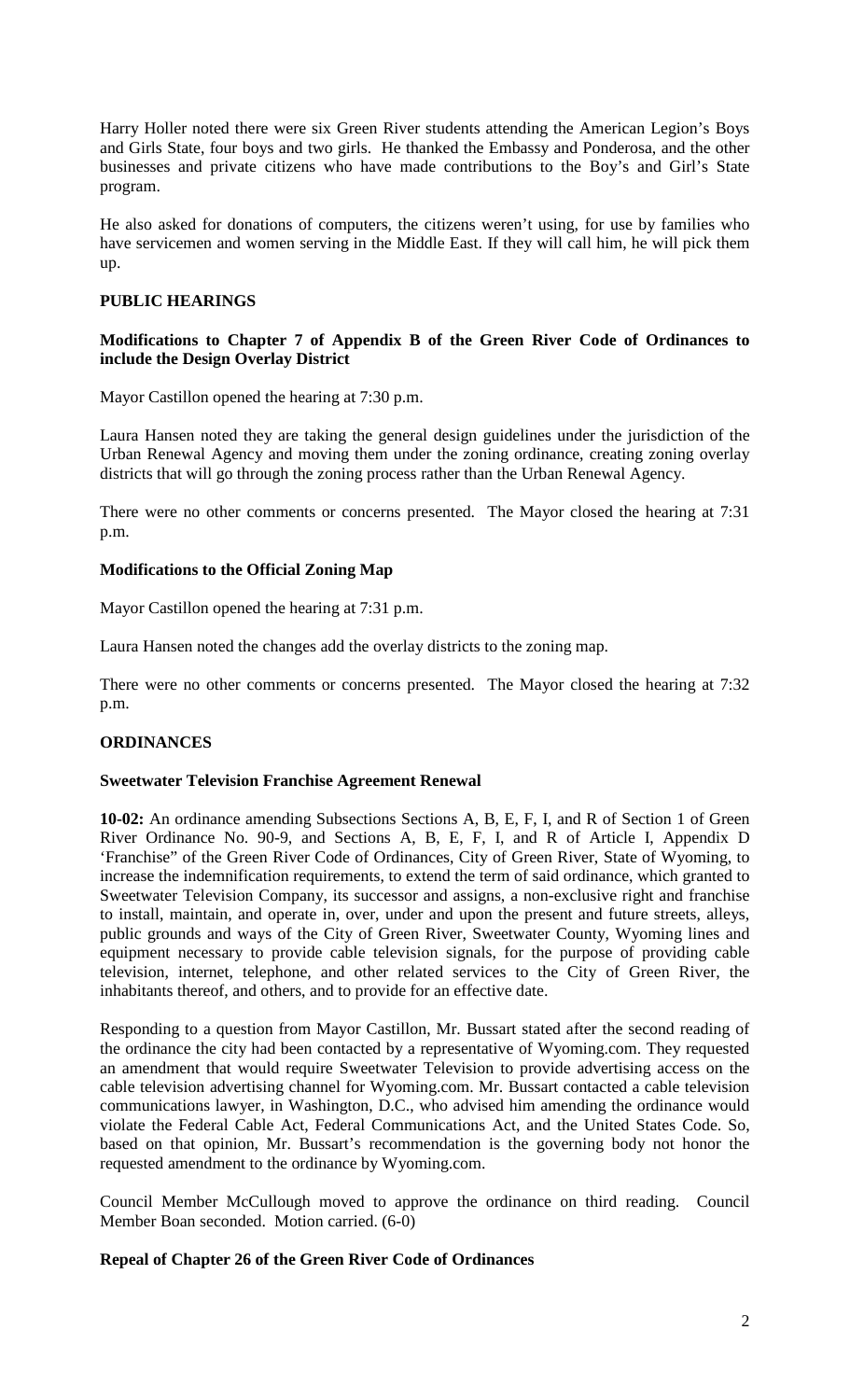**First Reading:** An ordinance repealing Green River Ordinances Nos. 04-09, 05-06, and 5-11, and Chapter 26 of the Green River Code of Ordinances entitled Urban Renewal, as the same has been restated in Chapter 7 of Appendix B – Zoning – of the Green River Code under Overlay Districts.

Council Member York moved to approve the ordinance on first reading. Council Member Maes seconded. Motion carried. (6-0)

## **Modifications to Chapter 7 of the Zoning Ordinance**

**First Reading:** An ordinance amending Chapter 7 of Green River Ordinance No. 87-16, and Sections 7.1 through 7.3 of Chapter 7 of Appendix  $B - Z<sub>oning</sub> - of the Green River Code of$ Ordinances, and creating Section 7.4 of Appendix B of the Green River Code of Ordinances, City of Green River, State of Wyoming, to incorporate the provisions of Chapter 26 of the Code of Ordinances on Urban Renewal into the Zoning Ordinance as an Overlay District.

Council Member Morck moved to approve the ordinance on first reading. Council Member Boan seconded. Motion carried. (6-0)

### **Modifications to Official Zoning Map**

**First Reading:** An Ordinance amending the Official Zoning Map to show the Bronze Belt Overlay District, the Green Belt Overlay District, and the Design Review Overlay District.

Council Member Morck moved to approve the ordinance on first reading. Council Member Maes seconded. Motion carried. (6-0)

### **RESOLUTIONS**

#### **Budget Increase for Arbor Day Donations**

**R10-39:** A resolution for the governing body of the City of Green River, Wyoming, to approve an increase in revenue and expenditure authority and to accept a donation in the General Fund for the Arbor Day Celebration in the amount of \$525.

Council Member Maes moved to approve the resolution. Council Member Boan seconded. Motion carried. (6-0)

Council Member McCullough thanked PacifiCorp for their \$500 donation and Trona Valley Federal Credit Union for their \$25 donation.

### **Acceptance of Utility Easement from Hunter's Run LLC**

**R10-40:** A resolution for the City of Green River, Wyoming, approving and accepting a permanent utility easement from Hunter's Run, LLC, a Wyoming Limited Liability Company situated in the NE  $\frac{1}{4}$  of Section 34, Township 18 North, Range 107 West,  $6^{th}$  P.M., City of Green River, Sweetwater County, Wyoming.

Council Member Boan moved to approve the resolution. Council Member McCullough seconded. Motion carried. (6-0)

### **National League of Cities Prescription Card Program**

**R10-41:** A resolution for the governing body of the City of Green River, Wyoming, to participate in the National League of Cities Prescription Discount Card Program.

Mr. Cook noted since the city is a member of the National League of Cities they are able to provide the card to the citizens of Green River. It allows people with no insurance to get their prescriptions at a discount.

Council Member Maes moved to approve the resolution. Council Member McCullough seconded. Motion carried. (6-0)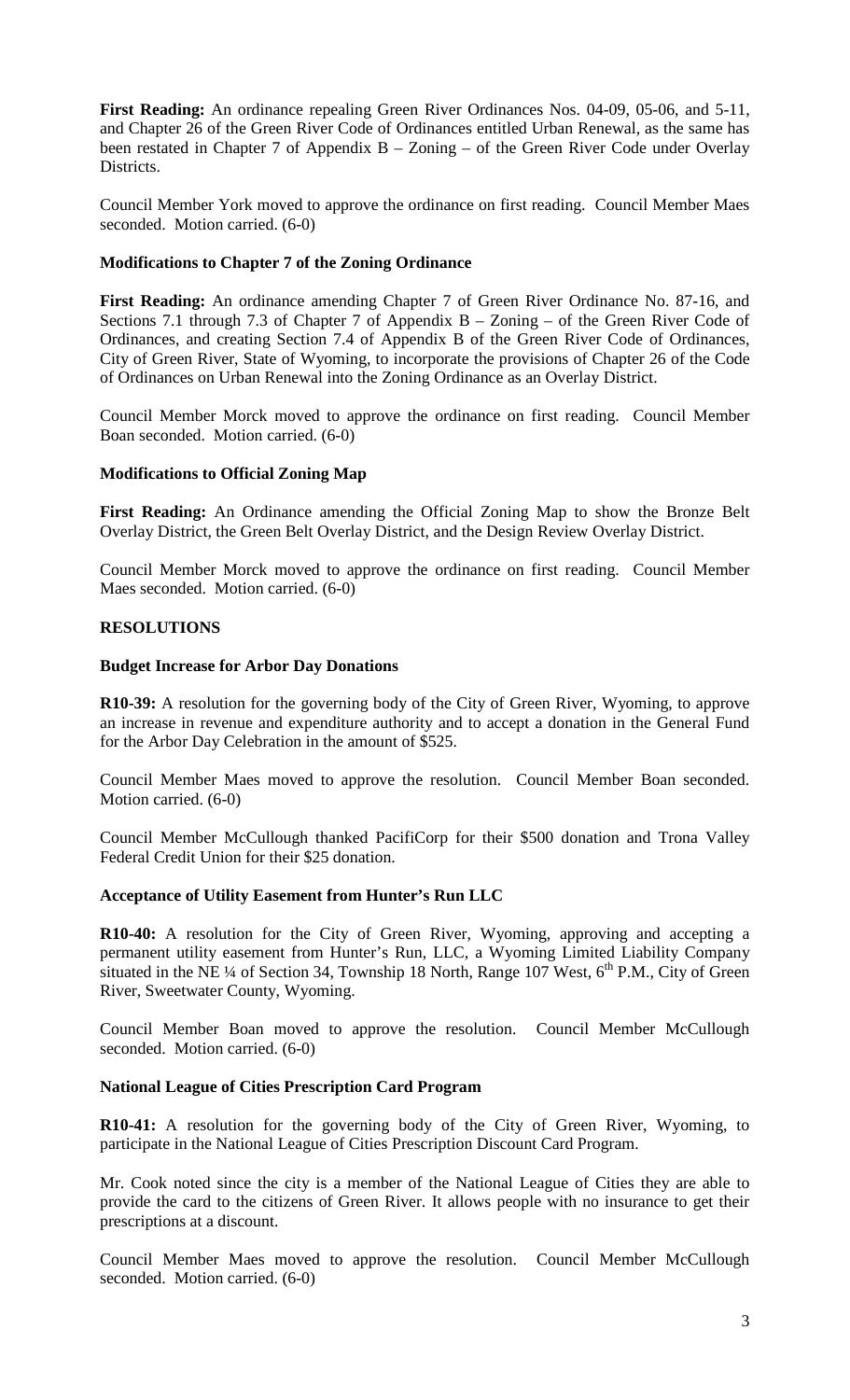## **Budget Increase for Leisure Programs Training**

**R10-42:** A resolution for the governing body of the City of Green River, Wyoming, to approve an increase in revenue and expenditure authority in the General Fund for a training grant in the Leisure Program budget in the amount of \$250.

Council Member Maes moved to approve the resolution. Council Member Boan seconded. Motion carried. (6-0)

### **Budget Increase for Capital Improvement Projects 2009 Crossbow Phase**

**R10-43:** A resolution for the governing body of the City of Green River, Wyoming, to approve an increase in expenditure authority in the Capital Projects Fund for the CIP 2009 Crossbow Project in the amount of \$1,022,800.

Mr. Cook noted this is the last of the sixth penny projects. It was delayed until this summer because water and sewer improvements needed to be done. The resolution allows the money set aside in the other funds to be consolidated into the Capital Projects Fund.

Council Member McCullough moved to approve the resolution. Council Member Morck seconded. Motion carried. (6-0)

#### **Budget Modification for Police Vehicle Equipment**

**R10-44:** A resolution for the governing body of the City of Green River, Wyoming, to approve a modification expenditure authority in the General Fund for the Police Department to install police equipment in a vehicle for the amount of \$3,337.

Council Member York moved to approve the resolution. Council Member McCullough seconded. Motion carried. (6-0)

### **COUNCIL ACTION ITEMS**

#### **2010 WAM Delegates**

Council Member McCullough moved to appoint Mayor Castillon as the city's official voting delegate for the 2010 WAM Annual Convention and business meeting, and Barry Cook as the alternate. Council Member Boan seconded. Motion carried (5-0-1) with the mayor abstaining.

#### **Contract to Implement the Integrated Solid Waste Management Plan**

Council Member McCullough stated he wanted to forewarn the citizens that the landfill will be closed.

Mr. Cook stated the city was required to implement the plan by the state of Wyoming. Currently, the city provides collection, recycling, and landfill operations, all covered under the Solid Waste Fund. Inberg Miller was hired to do the consolidated waste study so the city could look at their options. The governing body chose to move to a transfer station. The plan was submitted to the state and has been accepted, and now we are moving into the implementation stage.

A transfer station will be constructed and the landfill operations will be discontinued. Solid waste will be collected and then transported to the Solid Waste District No. 1 in Rock Springs. There will be future discussions on rate charges and agreement terms with District No. 1 later this summer.

Mr. Nelson stated the landfill is scheduled to be shut down in 2015.

Council Member Morck moved to continue the landfill engineering service agreement with Inberg Miller Engineers for the implementation of the Integrated Solid Waste Management Plan. Council Member Maes seconded. Motion carried (5-1) with Council Member York voting no.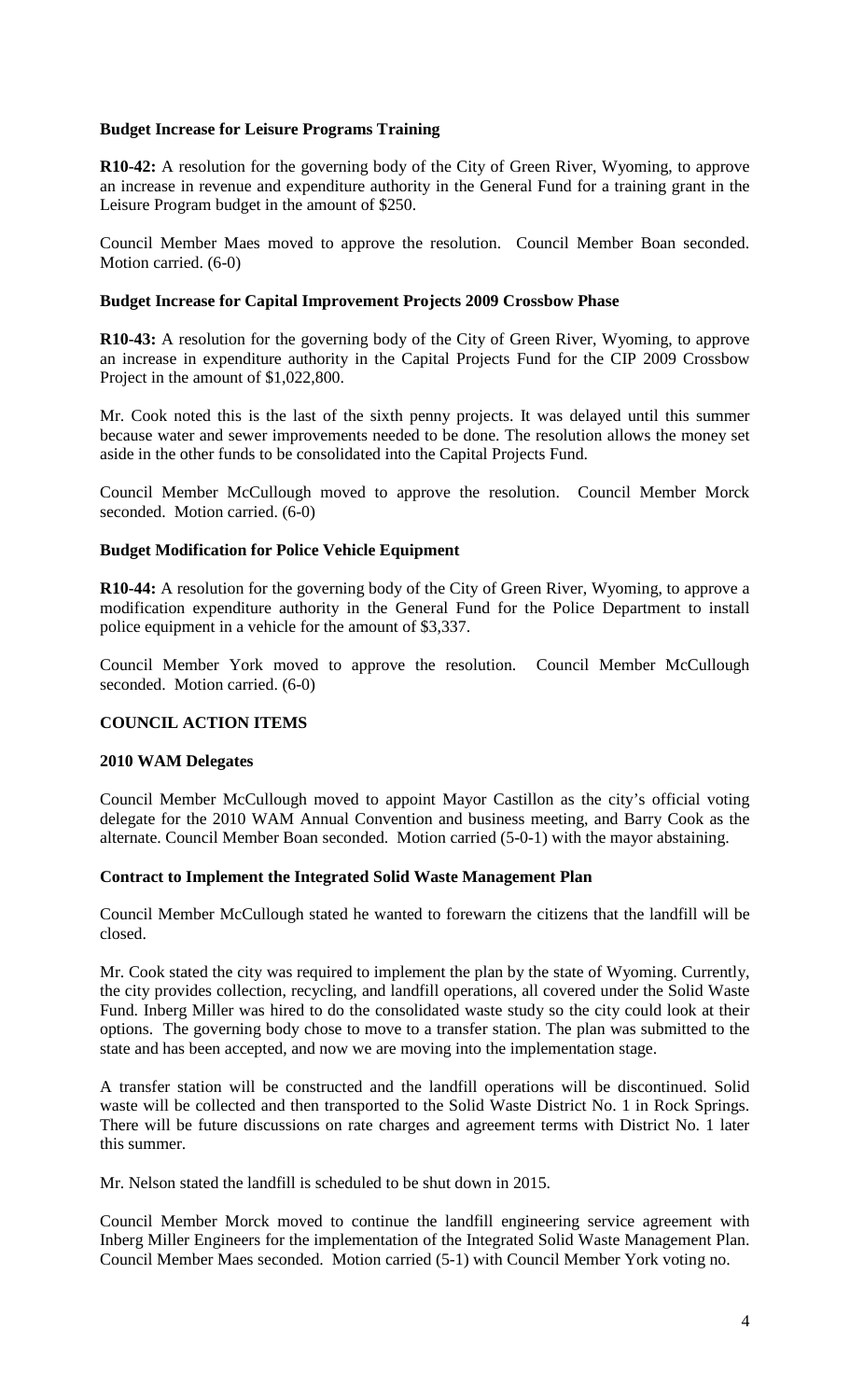## **Agreement for SE Water Expansion Project – Construction Engineering Phase I**

Mr. Cook noted Nelson came up with a model and design that was compatible with the Joint Powers Water Board Master Plan to get water from the treatment plant through the complicated Green River water system zones to the southeast area being developed. The city received a consensus grant for the project.

The work for Phase I will include:

- An 18 inch transmission line
- A new pump station on Upland Way
- A new 16 inch transmission line
- Miscellaneous tank control improvements
- A new 12 inch water distribution line servicing the Faith Evans Subdivision
- **Miscellaneous south side system improvements**

Council Member Morck moved to approve an agreement with Nelson Engineering for the Construction Engineering Phase I SE Water Expansion Project *(in the amount of \$382,000)*. Council Member Maes seconded. Motion carried. (6-0)

### **Sweetwater County Community Juvenile Services Board Agreement**

Council Member McCullough noted this is not a joint powers board, there will be no cost to the city, and the county will receive \$134,000 which will be managed by the county grants department. The county commissioners still need to approve the agreement.

County Attorney Brett Johnson added the Wyoming legislature had passed legislation specifically for a community juvenile services board. The idea being the state would give the money to a local board, to control and administer locally, to help juveniles at risk of going off the track. He doesn't know what the commissioner's position is on the agreement, but he is hopeful the people from the governor's office will be able to dissuade their fears.

Council Member York moved to authorize the Mayor to sign the agreement for the Sweetwater County Community Juvenile Services Board. Council Member Morck seconded. Motion carried. (6-0)

# **Traffic Committee Report**

Mr. Cook noted the Traffic Committee recommendations as follows:

- **•** Deny the request for a no parking area on one side of South Carolina.
- Approval of the request to create a parking lot on East  $3<sup>rd</sup>$  South across from Evers Park.
- Approval for city staff to ask WYDOT to repaint the crosswalks on Uinta a soon as possible, and to paint a stop-bar on Uinta off of Monroe Avenue and Evans Street before the crosswalk. (Mr. Cook will write a letter to WYDOT about the crosswalks and also include an inquiry on when the traffic light at Uinta and Second South will be replaced.)
- No major capital reconstruction projects will be undertaken at this time to setup a multiyear street modification program to add parking aprons on Flaming Gorge Way, Railroad Avenue and Second South.
- The Community Development Department will undertake a new parking study of the downtown area and report back to the governing body at a future workshop.
- Streets Division staff will start installing signage to meet the 2010 Uniform Traffic Code requiring larger signs with larger print.

Council Member McCullough moved to approve the April 13, 2010 Traffic Committee Report as presented. Council Member Morck seconded. Motion carried. (6-0)

### **Bid Award for Capital Improvements Project 2009 – Crossbow Utility Phase**

Council Member York moved to award the Capital Improvement Project 2009 – Crossbow Utility Phase to Lewis & Lewis in the amount of \$974,084.65. Council Member McCullough seconded. Motion carried. (6-0)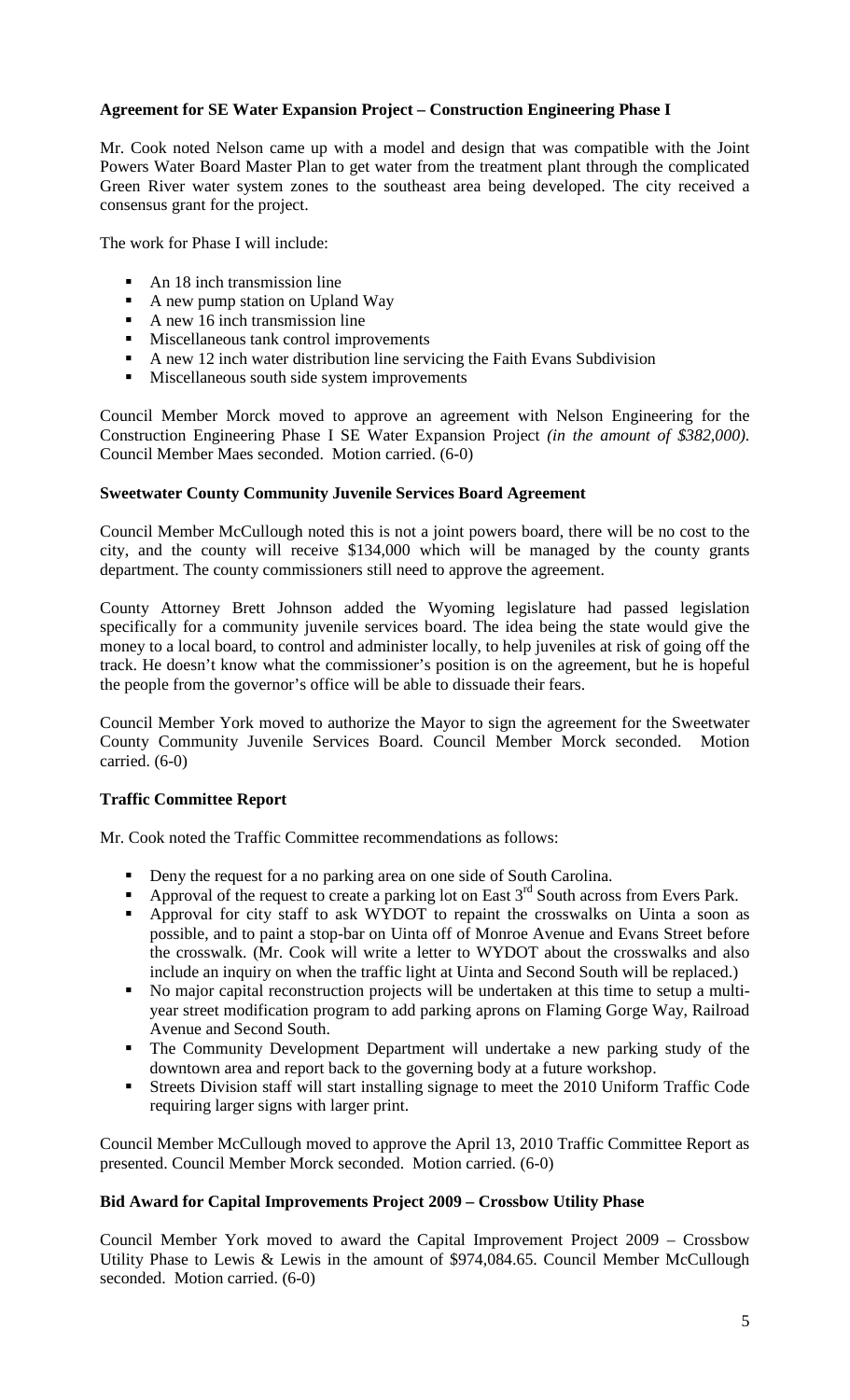### **Waiver of Park Fees for Boy Scouts of America**

Debbie Robertson noted her cub scouts group has already contacted Allan Wilson about volunteering to help with Arbor Day. So, in return for the waiving of the fees, the scouts are willing to give their time and energy back to the community.

Troop Leaders Sarah Bell and Lori Ungaro explained the activities for the event and the community services the boys are doing to earn their patches.

Council Member Morck moved to approve the waiver of all user fees associated with the June 18-19, 2010 Boy Scouts of America Trapper Trails Traveling Day Camp (rental of the pool in the Green River Recreation Center and the Indian Hills Park and picnic shelter.) Council Member Boan seconded. Motion carried. (6-0)

Council Member Boan stated this coming budget year the council will have to look more closely at waiving fees, because the city basically doesn't have the money to continue doing so.

# **CONSENT AGENDA**

Council Member McCullough moved to approve the following consent agenda items. Council Member Maes seconded. Motion carried. (6-0)

- A contract with Chris Mulhall for the Parks & Recreation Adult Summer Golf Lessons for \$270 (6 participants) and a maximum amount of \$540. The maximum contract amount for both sessions is \$1,080.
- A contract with Chris Mulhall for the Green Level Hook A Kid on Golf Program for \$30 per participant and maximum contract amount of \$1,500.
- A contract with Chris Mulhall for the Tee Level Hook A Kid on Golf Program for \$30 per participant and the maximum contract amount of \$720.
- A contract with the Green River High School Track Program (Head Coach, Steve Boyd) to provide instruction and staffing for the 2010 Hershey Track and Field Program in the amount of \$325.
- The proposal from the Green River Junior Babe Ruth Baseball League for 2010 Concession Stand Operation at Stratton Myers Park.
- The Cooperative Agreement with WYDOT for the Urban Systems Reconnaissance Report for designated streets in Green River (E. & W. Teton Blvd and Hitching Post Drive) in the amount of \$20,000 over a three year period.
- The final payment and release of retainage to Longhorn Construction for the Municipal Landfill Cell #6 Excavation in the amount of \$2,964.
- Authorization for Jessica Samulson to remove planters and lawn chairs, and Bill Olmstead to remove a horse hay feeder from the landfill.
- The Minutes for: April 6, 2010 and April 13, 2010.
- Financial Reports and Payment of Bills: Outstanding Invoices = \$248,872.88<br>Prepaid Invoices = \$74,357.70 Payroll Expenditures = \$348,388.89 Payroll Expenditures  $= $348,388.89$ Pre-authorization Payments = \$770,000.00

*Council Member York left the meeting at this point of the meeting.*

# **CITY ADMINISTRATOR'S REPORT**

Mr. Cook noted the following summer construction projects have been in the planning stages for many years.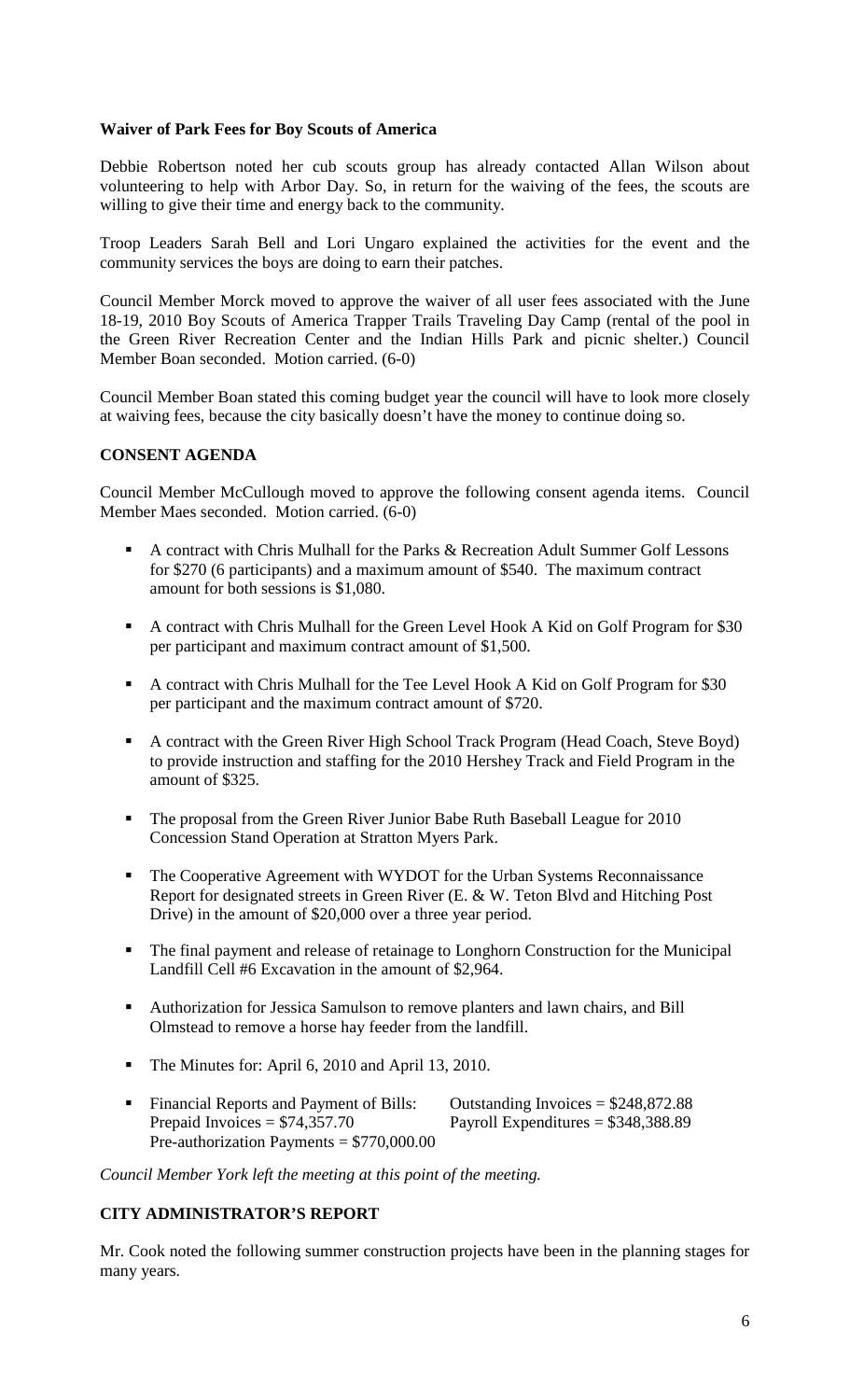- The FMC Park Bridge over the Green River this is a WYDOT project and the city has been working with the state for over seven years to get it done. The city has a local match.
- The Scott's Bottom Road will be completed as part of the bridge project.
- The spur road off of Scott's Bottom will also be bid out for completion this summer
- The final two sixth penny projects Birch and Arizona Streets, and the Crossbow Project.
- Work has already started on the Pedestrian Viaduct.

He noted the budget for FYE2011 will be very tight. He wants the citizens to understand the dollars to pay for the projects have been saved over many years.

He stated they hope to get the Visitor Center going this summer as well. They are still working on a lease agreement with Rocky Mountain Power for the land to build the center on. Once they solve the lease issues, the request for bids will go out, hopefully in the next couple of weeks.

Mr. Cook announced Clean Up Day will be May  $8^{th}$ , and Spring Clean Up Week is May  $3^{rd} - 7^{th}$ .

He also stated budget workshops will start on Thursday, May  $6<sup>th</sup>$ , 6:30 p.m. in council chambers. The workshops will be televised. City staff has cut close to \$2 million or 11 % out of their operating fund. Sales tax revenues are still down by about 30%, and the state has cut the revenue sharing by approximately 3 to 4%.

### **CITY ATTORNEY'S REPORT**

Responding to questions from the Mayor, Mr. Bussart reported on the legal team for the Million Diversion issue. The team is on their way and will consist of Mr. Bussart and attorney Dick Honaker. They have met at the University of Wyoming – College of Law with the Environmental and Water Law Professor Larry McDonald. He is considered to be one of the foremost experts on the law of the river (Law of the Colorado Impact). Professor McDonald has agreed to work in consultation with Mr. Bussart and Mr. Honaker. He was also present to meet with the legal team and the committee in executive session yesterday.

Mr. Bussart and Mr. Honaker will have a conference call, on Friday, with Professor McDonald, to discuss the seven point strategy they are developing. They will also be meeting with Rita Brand, the Army Corps of Engineers contact person. They will be talking and meeting with the state engineer's office, because, if the Army Corps ultimately grants the permit Mr. Million is seeking, Mr. Bussart believes, under the Wyoming Constitution, it is still subject to the acquisition of permitting by the state engineer.

At the end of the day, even if the Corps of Engineers approves the Million permit, it is subject to review and potential veto by the Environmental Protection Agency. And wrapped into this constellation of issues it will all get litigated either at the administrator level or the federal court level. There are an abundance of environmental issues, i.e. the four protected species which will create conflict potentially between the EPA and the Corps of Engineers. So the legal team will be looking at all their strategies and trying to meet with all those agencies. Mr. Million has been flying under the radar for three years, and making his record, so, most of what is before the Corps of Engineers is Mr. Million's story. There is another story to be told, and we're about three years behind him and starting to get it formulated and written. That's what the legal team will be starting to do, getting that record of proceedings to the Corps of Engineers fleshed out with, as Paul Harvey would have said, "the rest of the story."

# **MAYOR AND COUNCIL REPORTS**

Council Member Maes congratulated Katie Duncombe on her Outstanding Young Professional Scholarship Award to attend the Mid-West Regional. She noted Mr. Bratton had received the Fellow Award.

She noted without the benefit of the sixth penny tax there are several projects that wouldn't have gotten done, i.e. the new bridge over to the Pavilion, and the sewer and water improvements over on the north side. They may be looking at the sixth penny again in the future to get other projects done. The city will be finishing up on their last capital projects this summer, and after that,